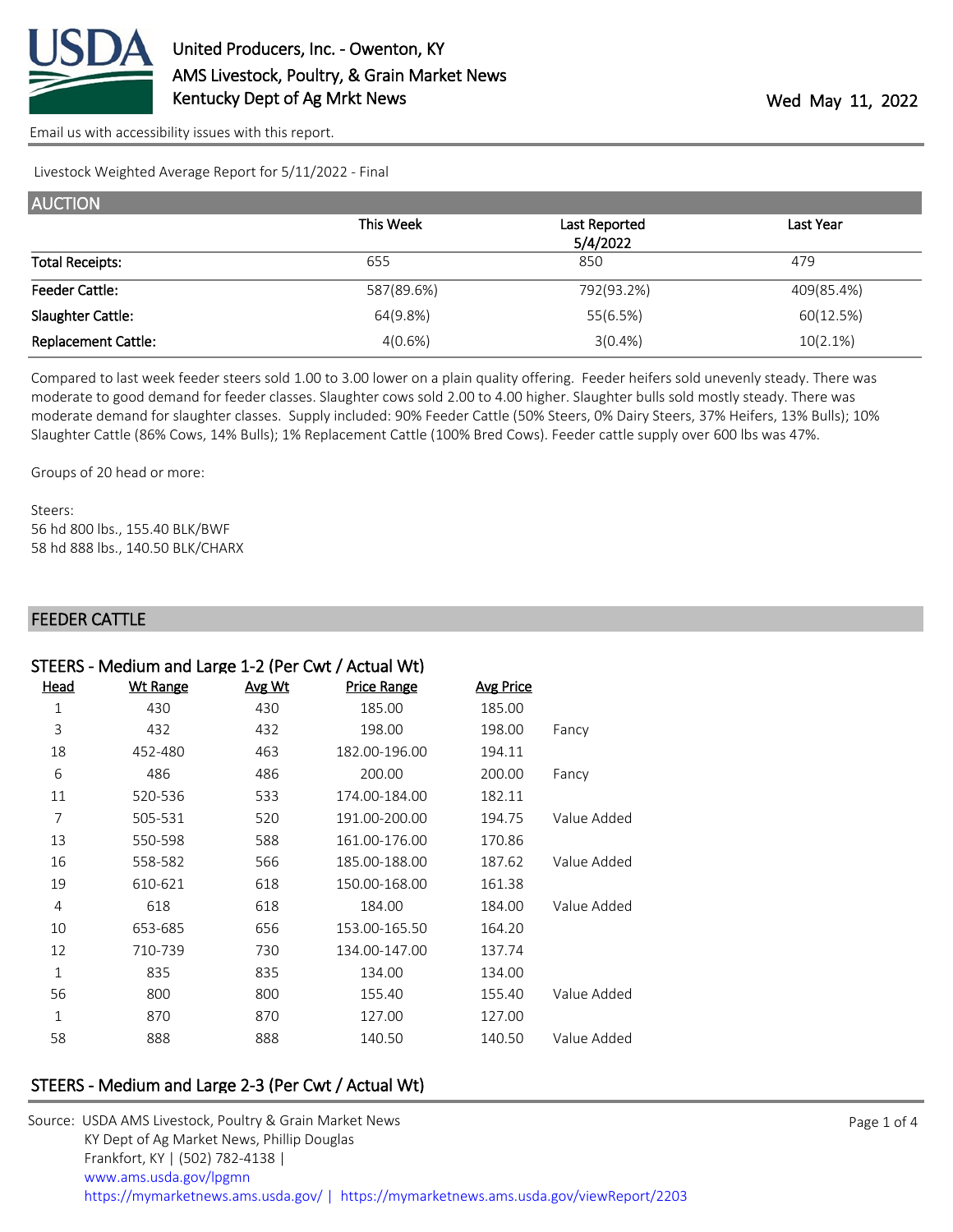

[Email us with accessibility issues with this report.](mailto:mars@ams.usda.gov?subject=508%20issue)

| Head           | Wt Range | Avg Wt | <b>Price Range</b> | <b>Avg Price</b> |
|----------------|----------|--------|--------------------|------------------|
| 1              | 435      | 435    | 164.00             | 164.00           |
| $\mathfrak{D}$ | 458      | 458    | 165.00             | 165.00           |
| 1              | 520      | 520    | 157.50             | 157.50           |
|                | 560      | 560    | 155.00             | 155.00           |
| $\mathcal{P}$  | 645      | 645    | 141.00             | 141.00           |
| 4              | 665      | 665    | 140.00             | 140.00           |
|                | 820      | 820    | 90.00              | 90.00            |
|                |          |        |                    |                  |

#### DAIRY STEERS - Large 3 (Per Cwt / Actual Wt)

| <u>Head</u> | <b>Wt Range</b> | Avg Wt | Price Range | <b>Avg Price</b> |
|-------------|-----------------|--------|-------------|------------------|
|             | 750.            | 750.   | 70.00       | 70.00            |

#### HEIFERS - Medium and Large 1-2 (Per Cwt / Actual Wt)

| Head | <b>Wt Range</b> | Avg Wt | <b>Price Range</b> | <b>Avg Price</b> |             |
|------|-----------------|--------|--------------------|------------------|-------------|
| 3    | 320-335         | 325    | 152.50             | 152.50           |             |
| 1    | 340             | 340    | 170.00             | 170.00           | Fancy       |
| 6    | 352-392         | 372    | 149.00-156.00      | 152.49           |             |
| 14   | 405-445         | 424    | 150.00-166.00      | 160.92           |             |
| 35   | 450-492         | 469    | 150.00-167.00      | 159.55           |             |
| 34   | 500-548         | 522    | 148.00-161.00      | 157.28           |             |
| 24   | 550-585         | 564    | 133.00-147.00      | 140.37           |             |
| 5    | 552-578         | 568    | 153.00-155.00      | 154.22           | Value Added |
| 22   | 605-640         | 617    | 121.00-134.00      | 127.70           |             |
| 4    | 610-613         | 612    | 140.00-144.00      | 143.00           | Value Added |
| 7    | 671-682         | 674    | 122.00-124.00      | 123.42           |             |
| 5    | 700-742         | 727    | 115.00-131.00      | 123.89           |             |

# HEIFERS - Medium and Large 2-3 (Per Cwt / Actual Wt)

| Head          | Wt Range | Avg Wt | <b>Price Range</b> | Avg Price |
|---------------|----------|--------|--------------------|-----------|
| 1             | 280      | 280    | 147.50             | 147.50    |
| 1             | 360      | 360    | 147.50             | 147.50    |
| 3             | 412-435  | 420    | 131.00-132.00      | 131.65    |
| 4             | 450-470  | 465    | 146.00-149.00      | 148.27    |
| 8             | 503-548  | 524    | 130.00-139.00      | 134.12    |
| $\mathcal{P}$ | 555-595  | 575    | 134.00-138.00      | 135.93    |
| 1             | 630      | 630    | 123.00             | 123.00    |
| $\mathcal{P}$ | 650-685  | 668    | 115.00-116.00      | 115.49    |
| 1             | 740      | 740    | 102.00             | 102.00    |
| 1             | 850      | 850    | 100.00             | 100.00    |

# BULLS - Medium and Large 1-2 (Per Cwt / Actual Wt)

| <b>Head</b> | Wt Range                                                | Avg Wt | Price Range | Avg Price                                                                              |             |
|-------------|---------------------------------------------------------|--------|-------------|----------------------------------------------------------------------------------------|-------------|
|             | Source: USDA AMS Livestock, Poultry & Grain Market News |        |             |                                                                                        | Page 2 of 4 |
|             | KY Dept of Ag Market News, Phillip Douglas              |        |             |                                                                                        |             |
|             | Frankfort, KY   (502) 782-4138                          |        |             |                                                                                        |             |
|             | www.ams.usda.gov/lpgmn                                  |        |             |                                                                                        |             |
|             |                                                         |        |             | https://mymarketnews.ams.usda.gov/   https://mymarketnews.ams.usda.gov/viewReport/2203 |             |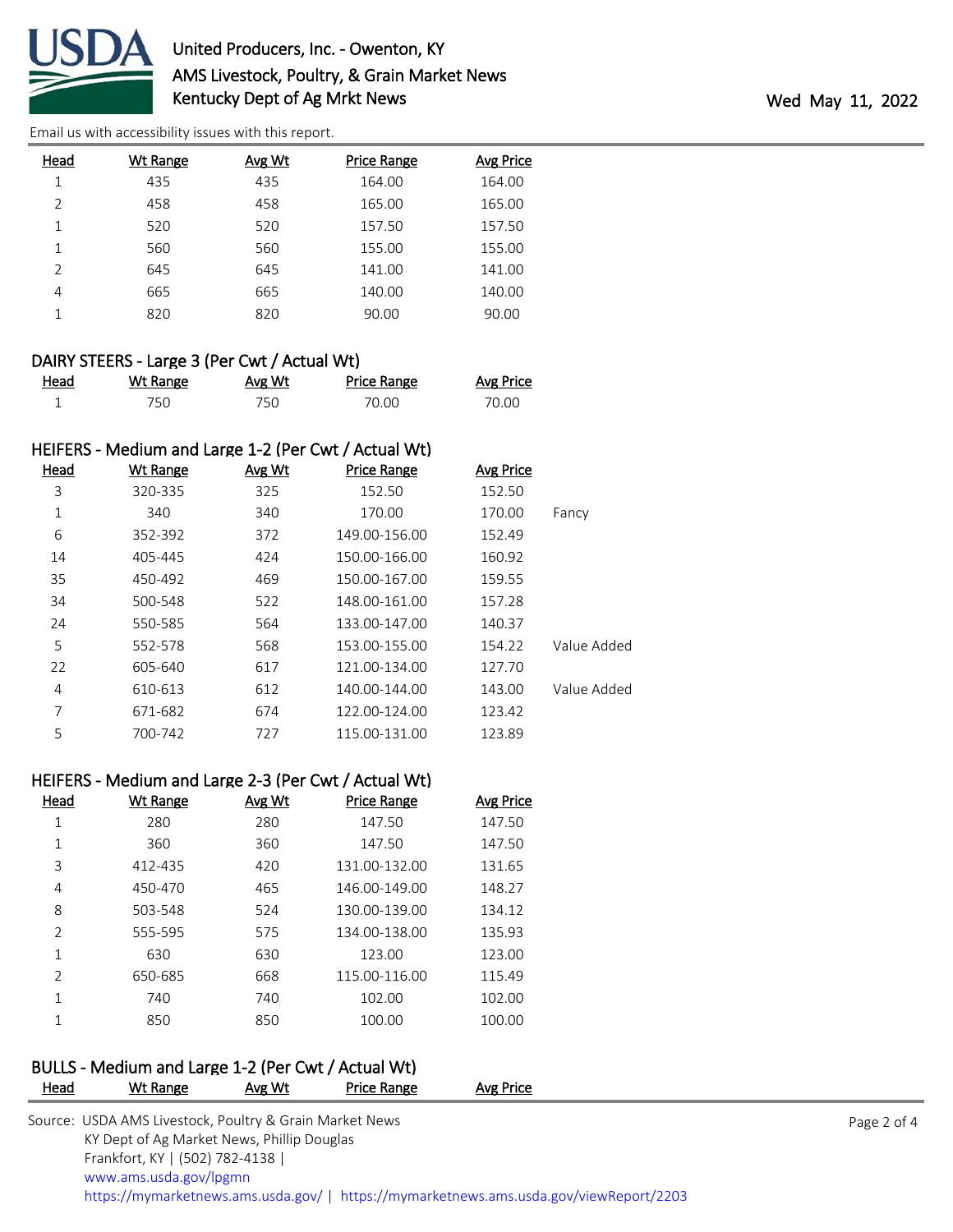

# United Producers, Inc. - Owenton, KY AMS Livestock, Poultry, & Grain Market News Kentucky Dept of Ag Mrkt News Wed May 11, 2022

[Email us with accessibility issues with this report.](mailto:mars@ams.usda.gov?subject=508%20issue)

| $\overline{2}$ | 392     | 392 | 153.00        | 153.00 |       |
|----------------|---------|-----|---------------|--------|-------|
| 4              | 425-445 | 440 | 185.00-196.00 | 193.34 |       |
| 4              | 450-485 | 463 | 182.50-193.00 | 188.96 |       |
| $\mathcal{P}$  | 450-465 | 458 | 200.00-202.50 | 201.23 | Fancy |
| 8              | 500-540 | 521 | 184.00-190.00 | 188.02 |       |
| 9              | 550-588 | 581 | 158.00-167.50 | 162.60 |       |
| 3              | 640-645 | 643 | 127.00-138.00 | 130.65 |       |
| 3              | 665-675 | 668 | 133.00-141.00 | 138.31 |       |
| 4              | 740-742 | 741 | 124.00-133.00 | 128.49 |       |
| $\mathcal{P}$  | 785     | 785 | 122.00-131.00 | 126.50 |       |
| $\mathcal{P}$  | 845     | 845 | 101.00        | 101.00 |       |
|                |         |     |               |        |       |

### BULLS - Medium and Large 2-3 (Per Cwt / Actual Wt)

| <b>Head</b>    | <b>Wt Range</b> | Avg Wt | <b>Price Range</b> | <b>Avg Price</b> |
|----------------|-----------------|--------|--------------------|------------------|
| 1              | 285             | 285    | 157.50             | 157.50           |
| 3              | 400-425         | 417    | 157.50-160.00      | 159.20           |
| 1              | 465             | 465    | 167.50             | 167.50           |
| 2              | 532             | 532    | 168.00             | 168.00           |
| 4              | 575-595         | 583    | 139.00-145.00      | 143.49           |
| 1              | 605             | 605    | 129.00             | 129.00           |
| 1              | 665             | 665    | 124.00             | 124.00           |
| 1              | 740             | 740    | 118.00             | 118.00           |
| $\mathbf 1$    | 750             | 750    | 112.00             | 112.00           |
| 1              | 820             | 820    | 97.00              | 97.00            |
| 3              | 870-880         | 877    | 90.00              | 90.00            |
| $\overline{2}$ | 915-920         | 918    | 90.00-92.00        | 91.00            |
| $\mathbf{1}$   | 975             | 975    | 84.00              | 84.00            |
| 1              | 1105            | 1105   | 85.00              | 85.00            |
|                |                 |        |                    |                  |

# SLAUGHTER CATTLE

|                | COWS - Breaker 75-80% (Per Cwt / Actual Wt) |        |                    |                  |                 |
|----------------|---------------------------------------------|--------|--------------------|------------------|-----------------|
| Head           | Wt Range                                    | Avg Wt | <b>Price Range</b> | <b>Avg Price</b> | <b>Dressing</b> |
| 8              | 1465-1725                                   | 1558   | 85.00-90.00        | 86.89            | Average         |
| 4              | 1485-1760                                   | 1559   | 87.00-92.50        | 90.92            | High            |
| 1              | 1680                                        | 1680   | 80.00              | 80.00            | Low             |
|                |                                             |        |                    |                  |                 |
|                | COWS - Boner 80-85% (Per Cwt / Actual Wt)   |        |                    |                  |                 |
| Head           | Wt Range                                    | Avg Wt | <b>Price Range</b> | <b>Avg Price</b> | <b>Dressing</b> |
| 9              | 1135-1470                                   | 1348   | 86.00-91.50        | 88.58            | Average         |
| 10             | 1110-1425                                   | 1316   | 92.00-101.00       | 95.01            | High            |
| $\overline{2}$ | 1075-1225                                   | 1150   | 75.00-80.00        | 77.66            | Low             |